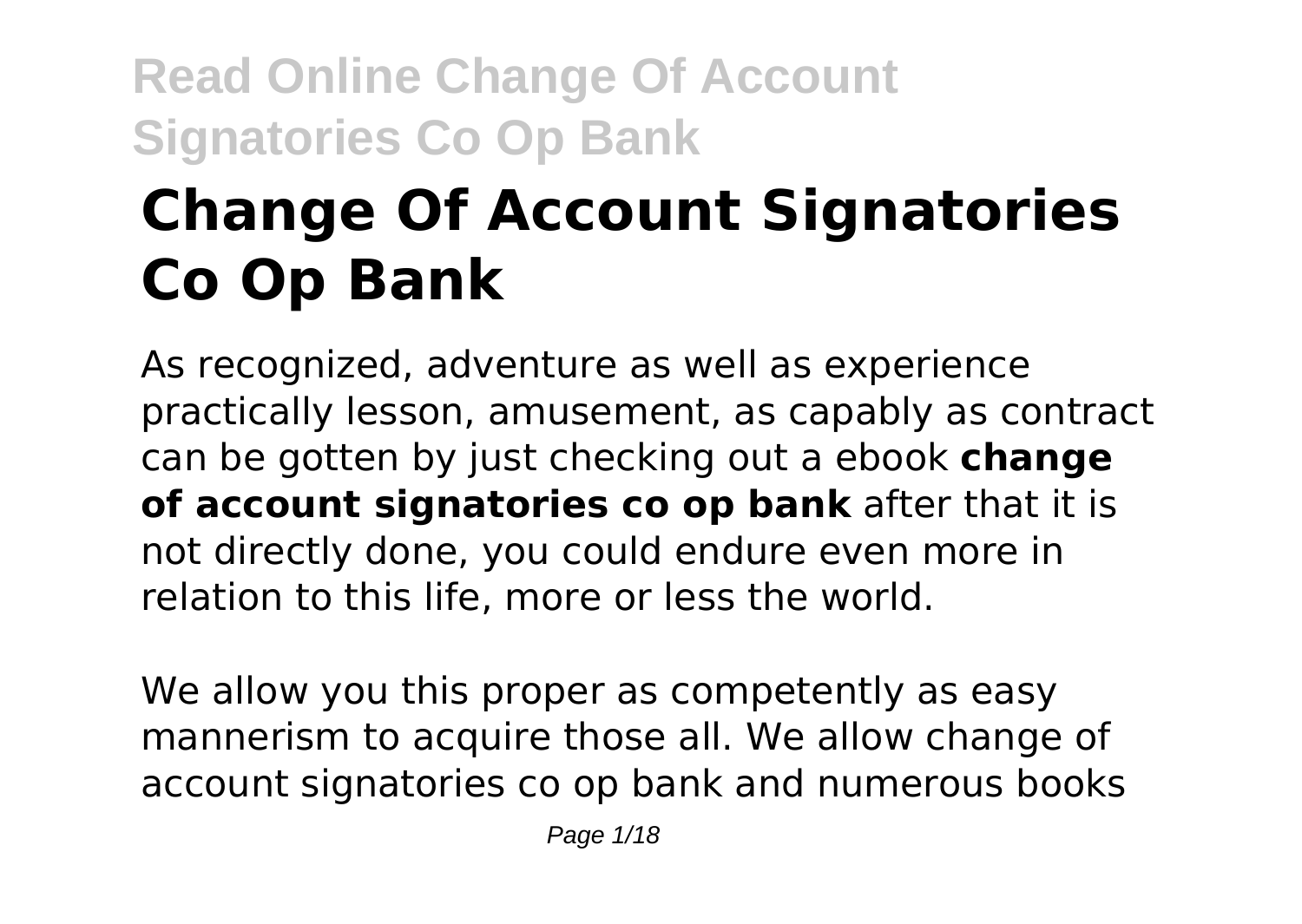collections from fictions to scientific research in any way. accompanied by them is this change of account signatories co op bank that can be your partner.

What is a signatory on a bank account? Common Mistake: Registration of Books of Accounts FIFINE Genesis History? - Watch the Full Film Sir Roger Scruton: How to Be a Conservative America's Great Divide, Part 1 (full film) | FRONTLINE *Notes from the Twilight: Meditations on Crisis, Catastrophe and Genocide* Population Control Isn't the Answer to Climate Change. Capitalism Is. Format of sample letter to bank for change of signature Max Tegmark lecture on Life 3.0 – Being Human in the age of  $P$ age  $\overline{2}/18$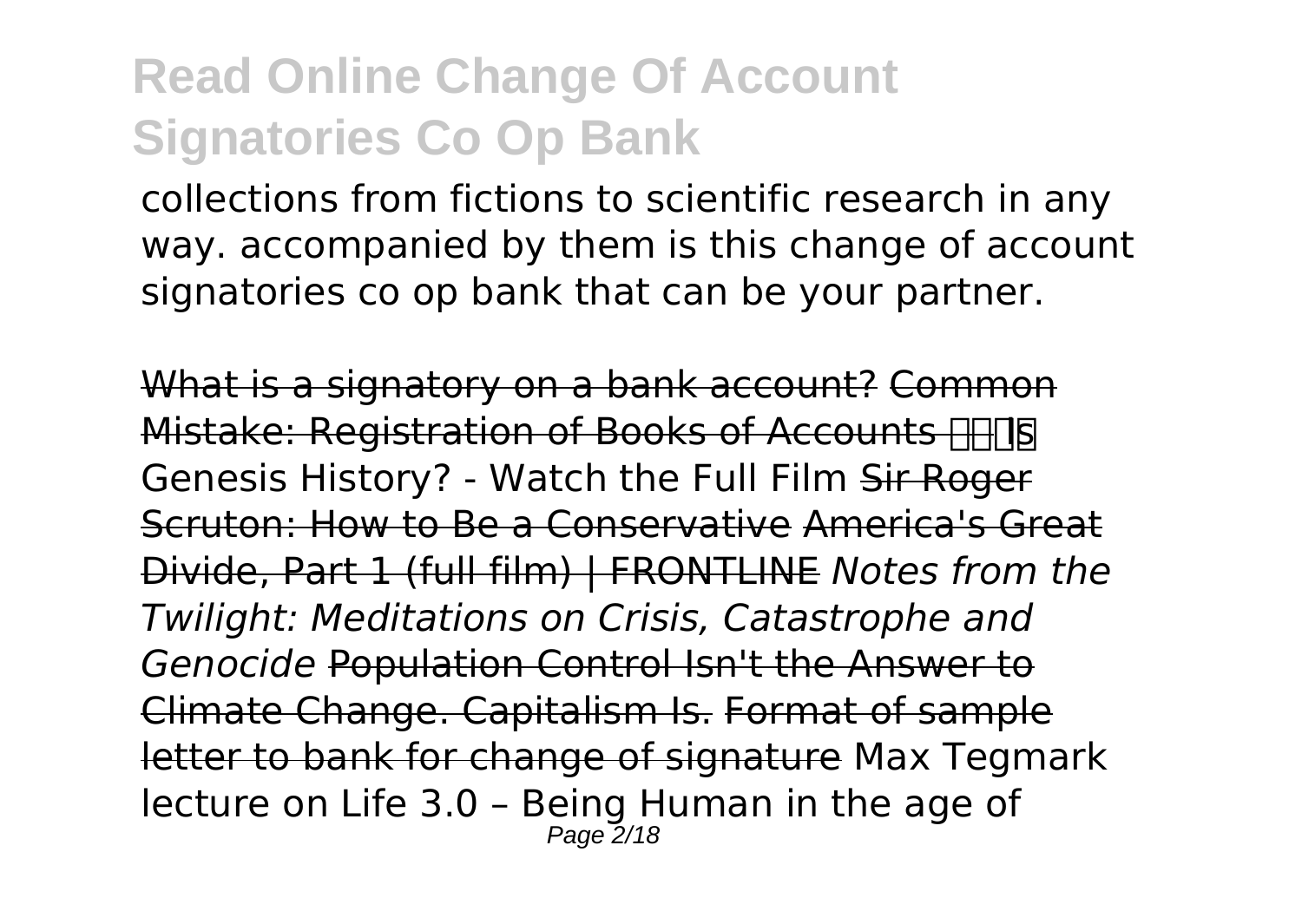Artificial Intelligence *Recording of Transactions in the Books of Accounts for Service Concern Business* What does signatory mean? Paris Accords - Part 2 : All hat, no cattle. The In-depth Story Behind a Climate Fraud The Paris Climate Agreement Won't Change the Climate Dallas Mavericks Owner Mark Cuban on The David Rubenstein Show The David Rubenstein Show: Netflix Co-CEO Reed Hastings

China's One Belt One Road Could Make Or Break This Poor European Country (HBO)

A Day in the Life of an Electrician - EICR Walkthrough, Periodic Electrical Inspection \u0026 Testing Methane: The Arctic's hidden climate threat : Natalia Shakhova's latest paper. <del>Tuck Welcomes Guest</del>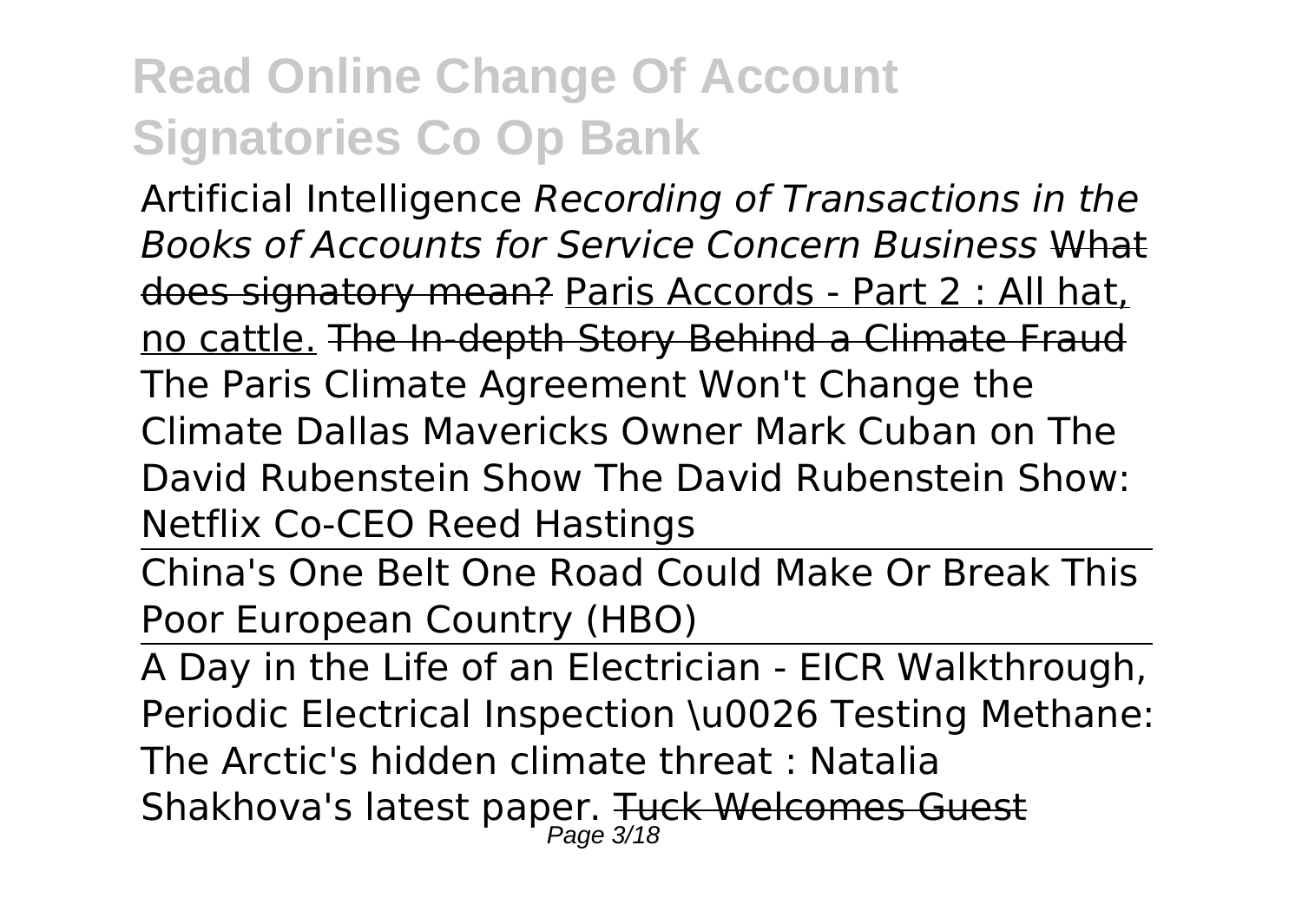Speakers Steve Schwarzman and David Rubenstein The Paris Agreement for Climate Change Can Earth sustain 11 billion humans? Electrical Certificates Part 2 - Installation Certificate **Letter for change of Signature in bank account // Letter writing in Cursive (Sample Format) Landlord electrical inspections from July! Sovereignty in the 21st Century \u0026 the Crisis for Identity, Cultures, Nation-States, \u0026 Civilizations** *How Zendesk forecasts revenue within 1% (at a \$500M company)* How to Change Mobile No./E-mail id of Authorised Signatory on GST Website **Changing the Rules - Jojo Mehta in conversation with Jonathon Porritt One Belt One Road - Xi Jinping's Green Vision?** Page 4<sup>7</sup>18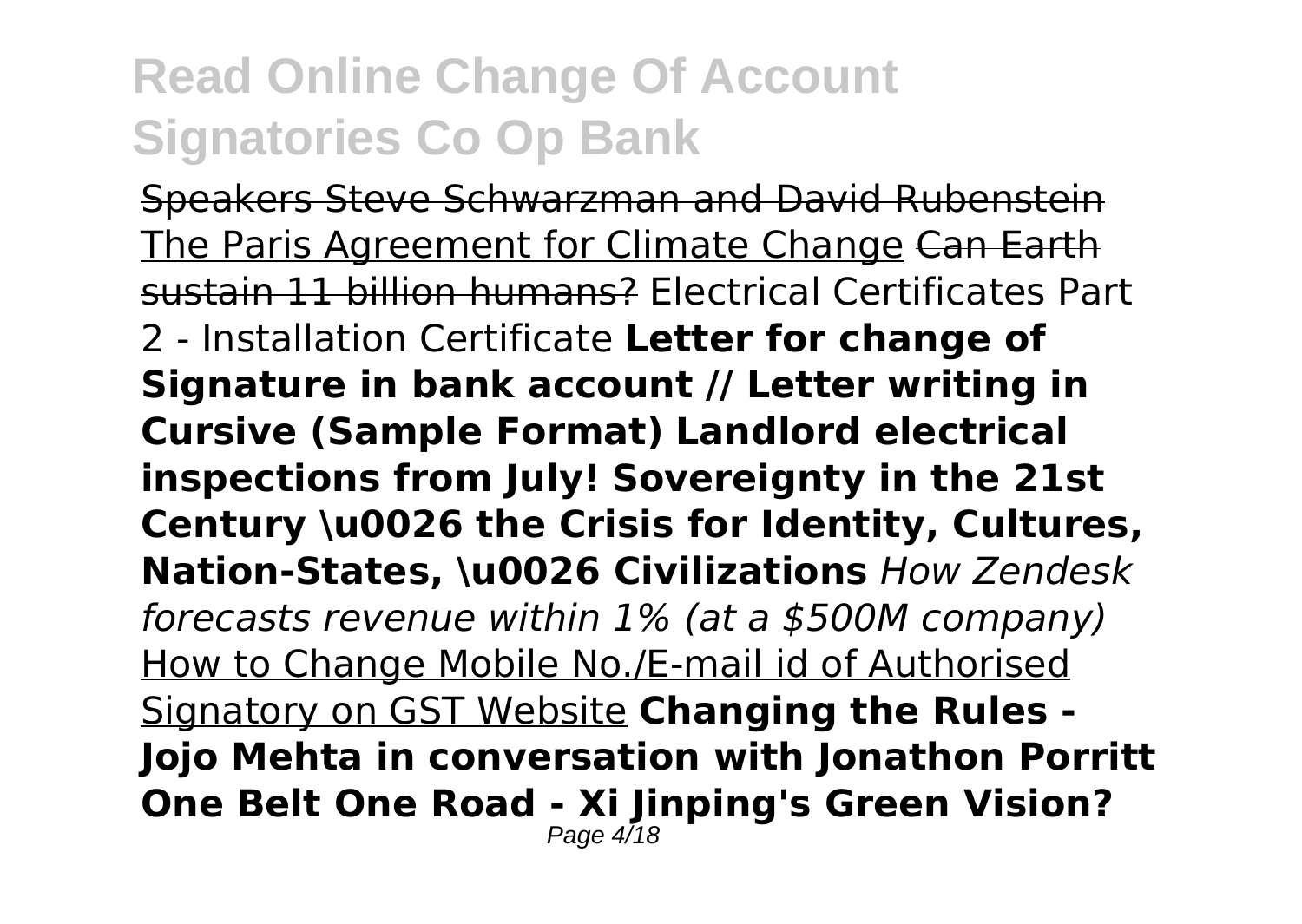Change Of Account Signatories Co Change of Signatories . The Co-operative Bank P.O. Box 250 Skelmersdale Lancashire WN8 6WT Need help? Contact a Customer Service Adviser on . 03457 55 8000\* (Option 2). Our opening hours are 8am to 4pm, Monday to Friday. Please note that we may require more information from you once we have received and reviewed this form. Change of Account **Signatories** 

Change of Account Signatories and Authorised Users Add, change or remove signatories. Business customers (turnover under £2m) can amend signatories on their bank account (s) by completing a Page 5/18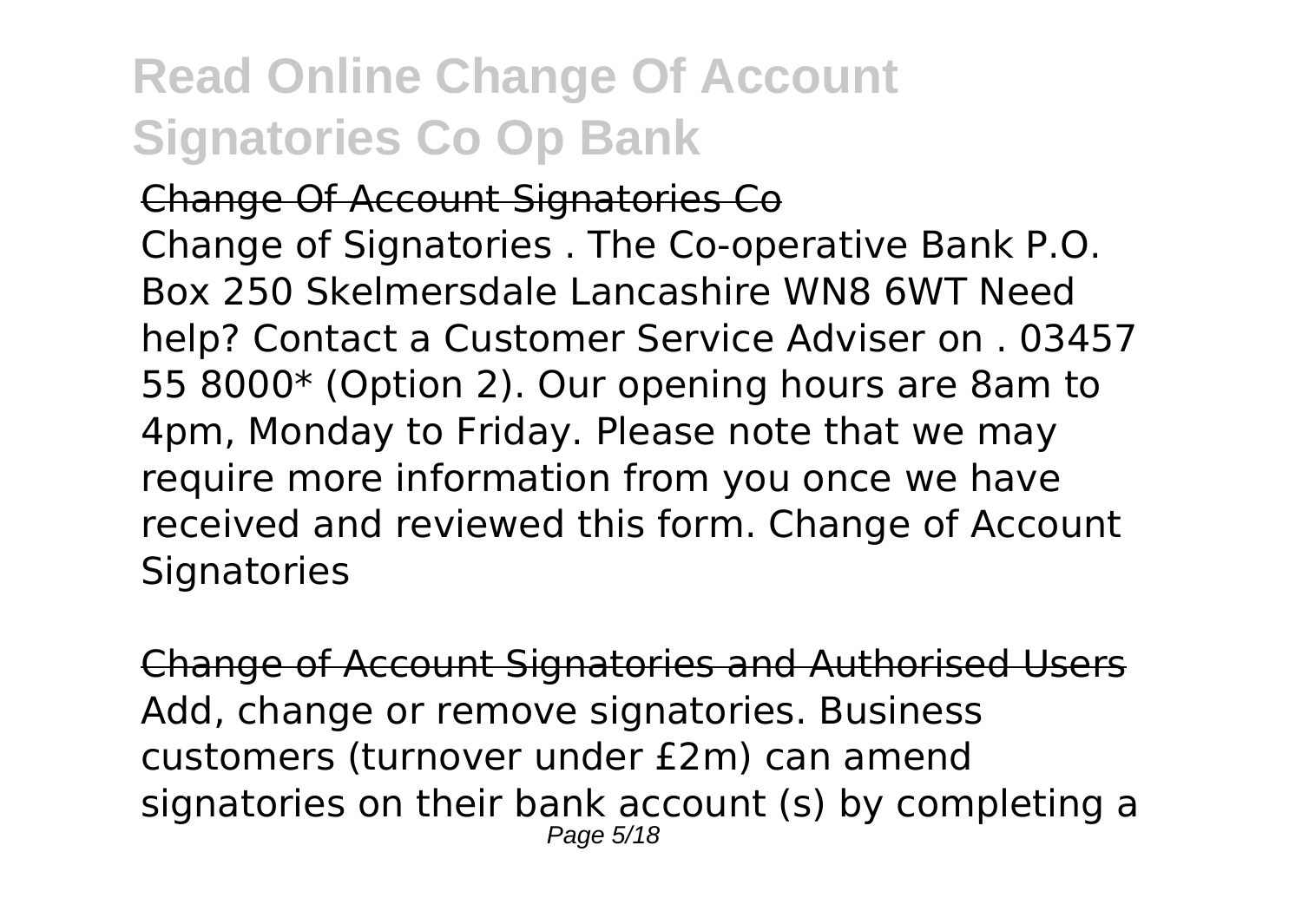mandate form. Once complete, you can submit the form online. Commercial customers (turnover £2m or more) should speak to their Relationship Manager to amend signatories on their bank account (s). Alternatively, you can download a mandate form and email it to us.

Add or remove business account signatories | Royal Bank of .......

To remove a person from your account you will both need to provide consent and 1 form of ID along with a selfie from the front and side profile. The added or removed party will then be invited to complete the application through our online form, which will be sent Page 6/18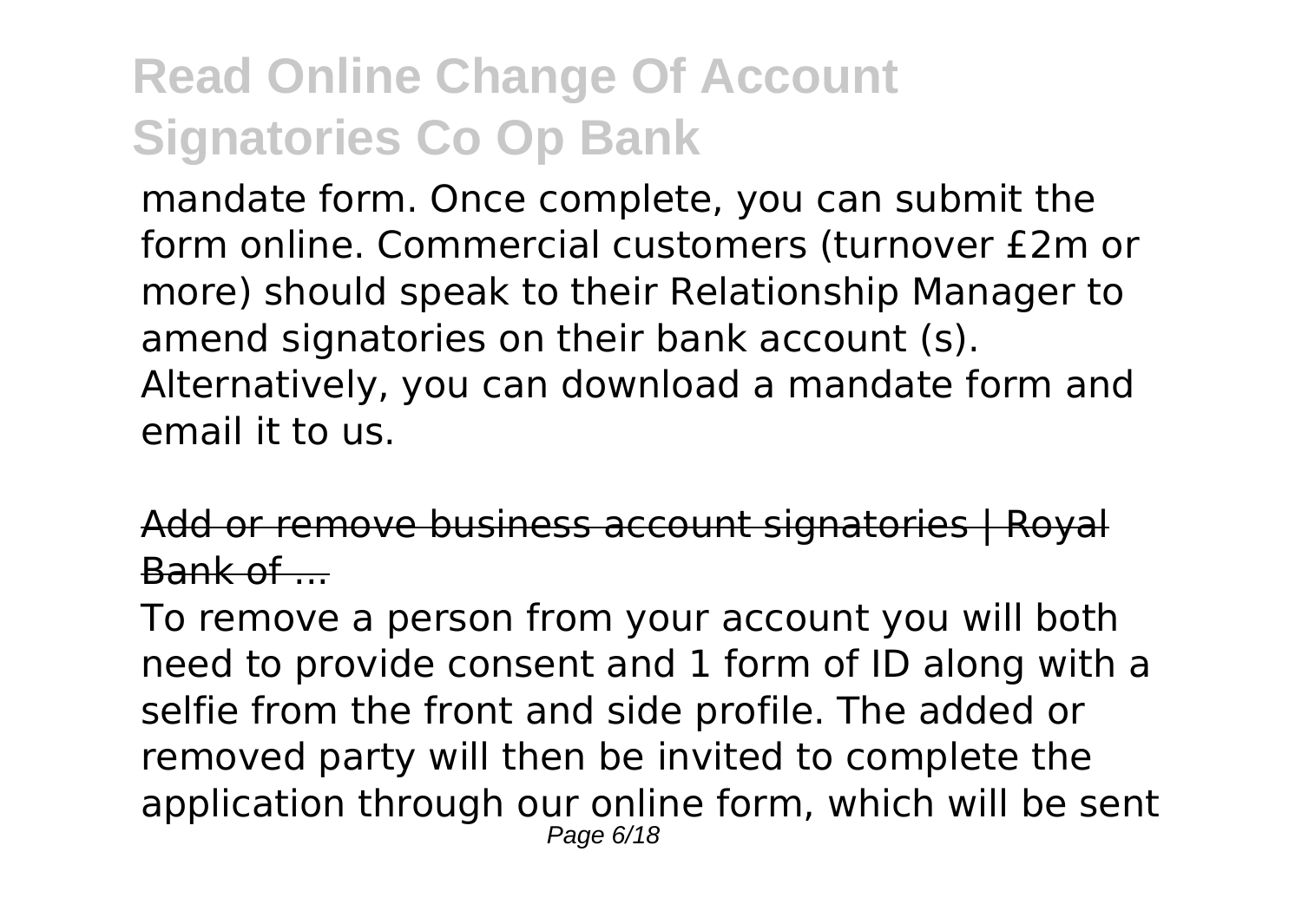to them via email.

Add or remove account signatories Add, change or remove signatories. Business customers (turnover under £2m) can amend signatories on their bank account (s) by completing a mandate form. Once complete, you can submit the form online. Commercial customers (turnover £2m or more) should speak to their Relationship Manager to amend signatories on their bank account (s). Alternatively, you can download a mandate form and email it to us.

or remove business account signato Page 7/18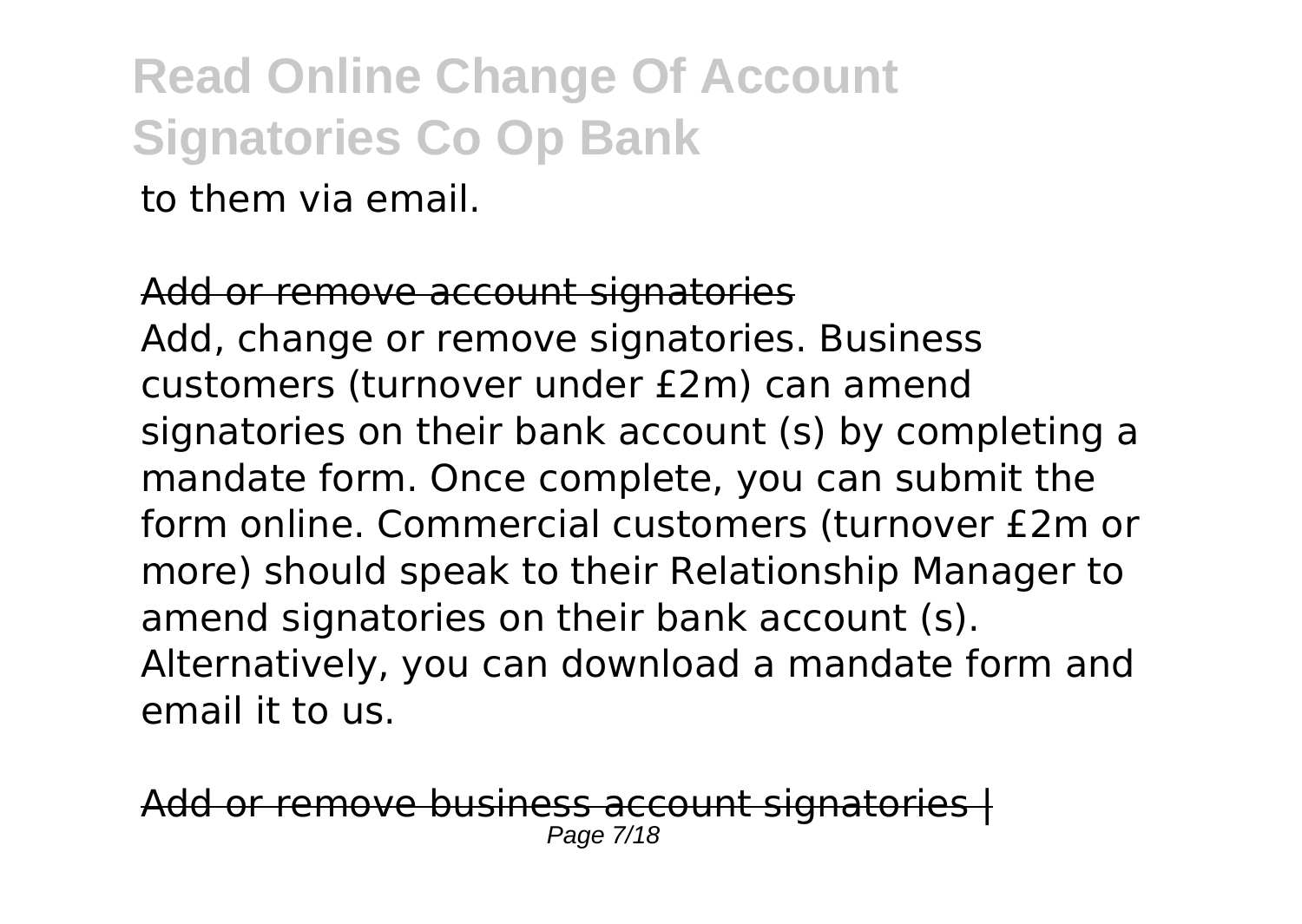#### NatWest

Change of Signatories & Authorised Users If you'd like to change the signatories or authorised users on your account, you will need to complete the following form: Change of Account Signatories & Authorised Users

#### Useful forms | Business Help & Support | The Cooperative Bank

To add or remove a business account signatory, you will be required to complete our online 'Business Account Signatory' form. First download the PDF form and complete and submit the form digitally. You can find this form, as well as additional information about adding and removing signatories, on the Manage your Page 8/18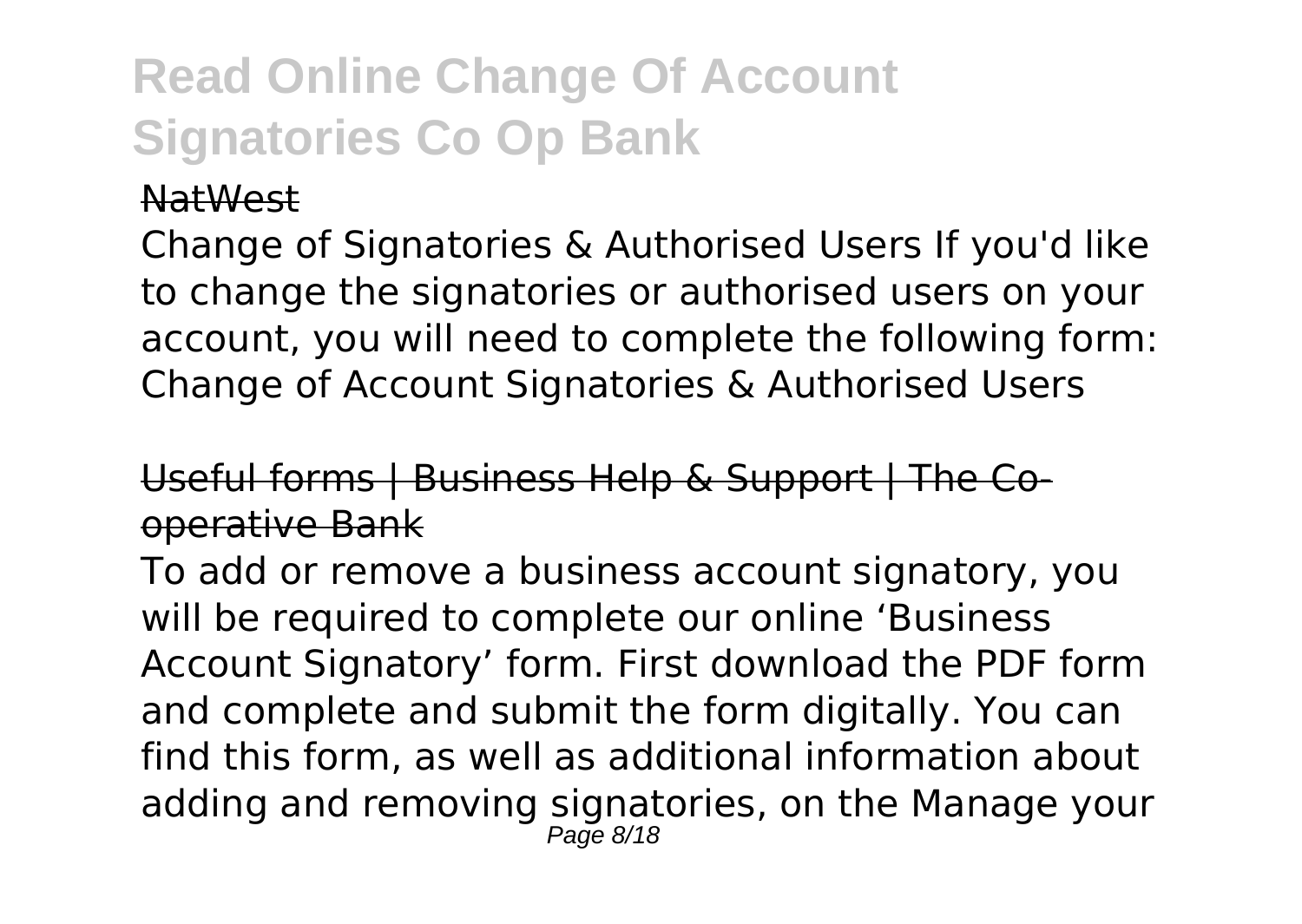Business Account Signatories

How can I add or remove signatories on my business  $\overline{a}$ ccount  $\overline{a}$ 

Call us. 0333 202 7477. Lines are open Monday to Friday, 8.30am to 6pm 1. To make changes to your mandate, the person who calls us must be an official named on your account. You'll need to tell us. The sort code and account number for the account you want to change. The business name. The full name of the person you want to add or remove from the mandate.

iness mandate change | Barclays Page 9/18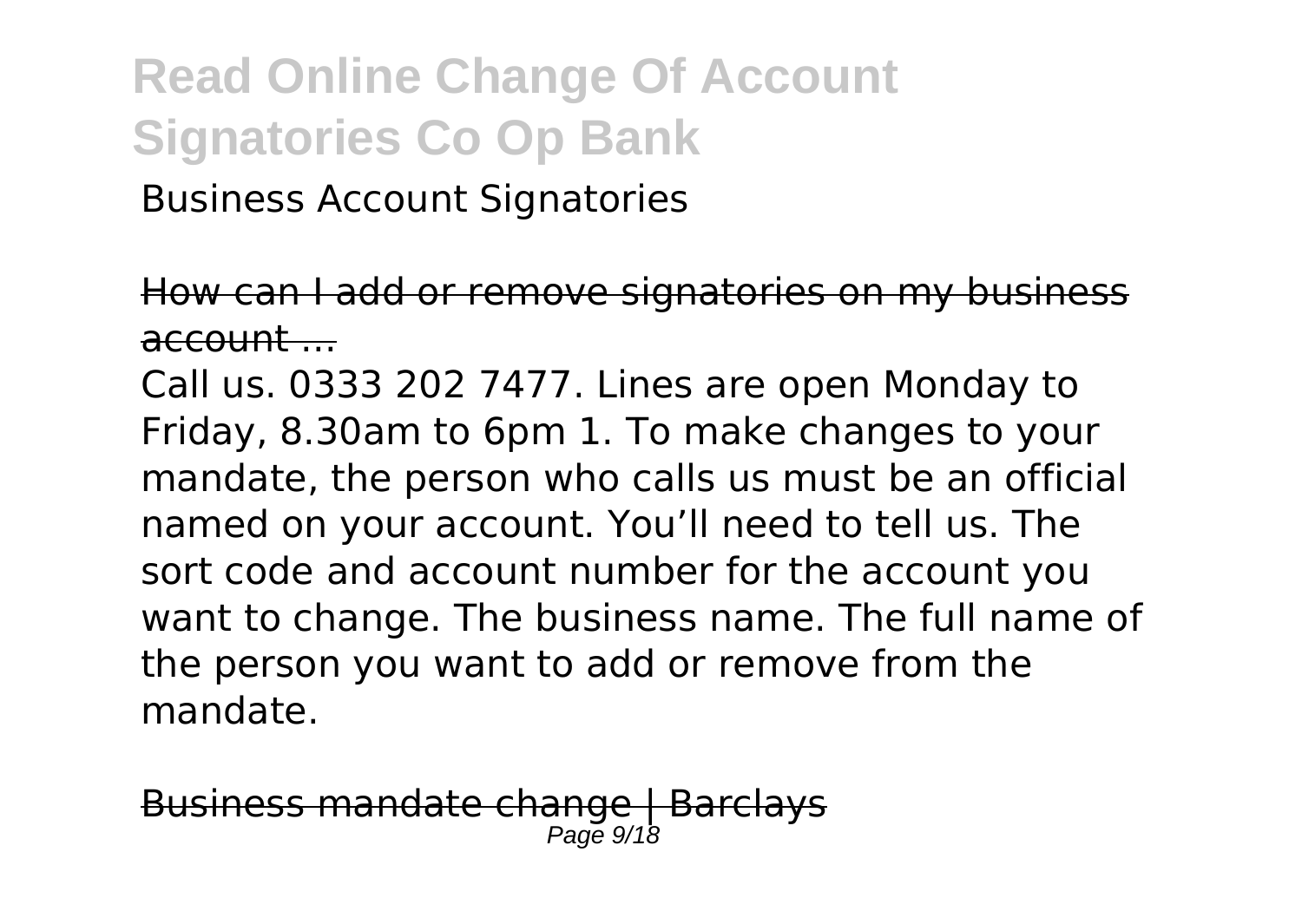(A full mandate is a document which lists all signatories on the account) Change. No / Not sure. Yes. Full mandate Change. Do you hold more than one mandate for this entity? Change. Yes / Not sure. No. Full mandate Change. Do you hold specific signing rules on the account?

Account services | HSBC Business Banking Covering Letter to Bank for Change in Authorised Signatory. Covering letter to bank for change in authorised signatory is a letter to the banker of the company requesting the bank to change (either add or remove) the list of signatories and their limits who are authorised to operate the account of the company Page 10/18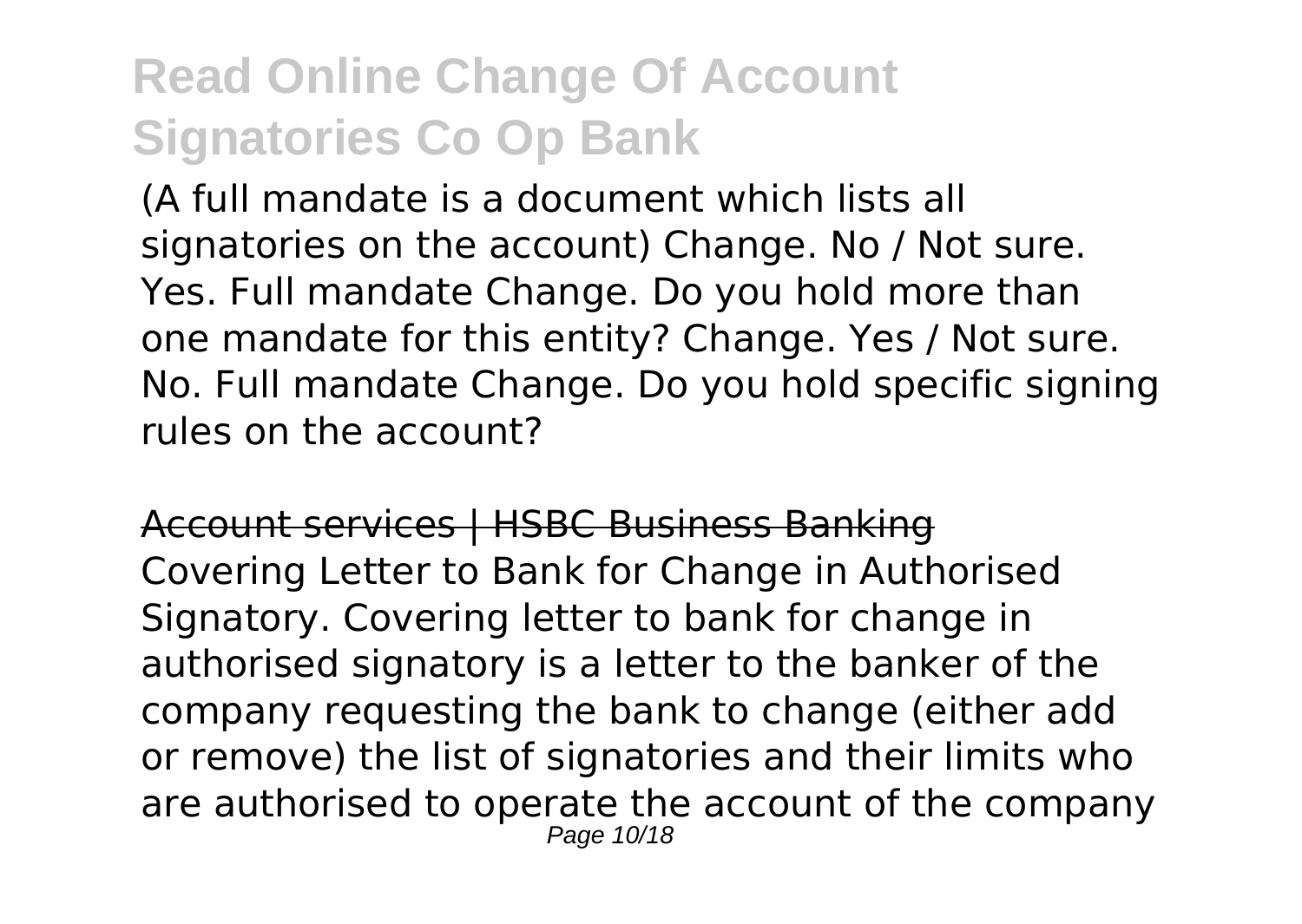maintained in that bank. • Print the covering letter in the letterhead of the company;

Covering Letter to Bank for Change in Authorised **Signatory** 

A covering letter to the bank manager has to be written for change in authorised signatory along with enclosing therewith a certified true copy of the resolution and other important documents as required by the bank viz. KYC forms duly filled in and signed, identity & address proofs of the signatories, specimen signatures, etc.

esolution Change in Bank Account Author Page 11/18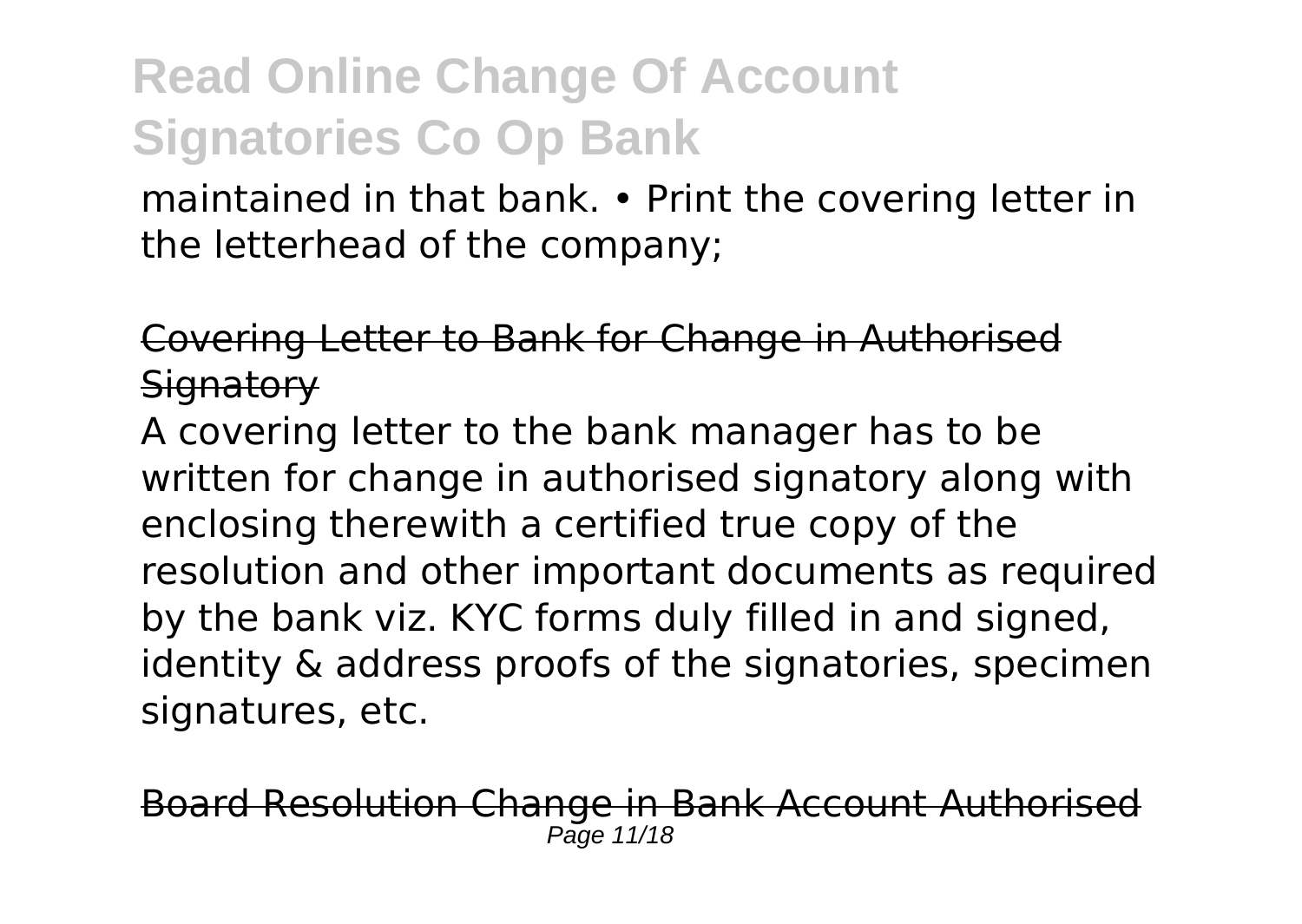#### **Signatory**

Add, change or remove signatories. Business customers (turnover under £2m) can amend signatories on their bank account (s) by completing a mandate form. Once complete, you can submit the form online. Commercial customers (turnover £2m or more) should speak to their Relationship Manager to amend signatories on their bank account (s). Alternatively, you can download a mandate form and email it to this mailbox.

Manage your signatories | Ulster Bank Change of signatories The Co-operative Bank P.O. Box 250 Skelmersdale Lancashire WN8 6WT Need help? Page 12/18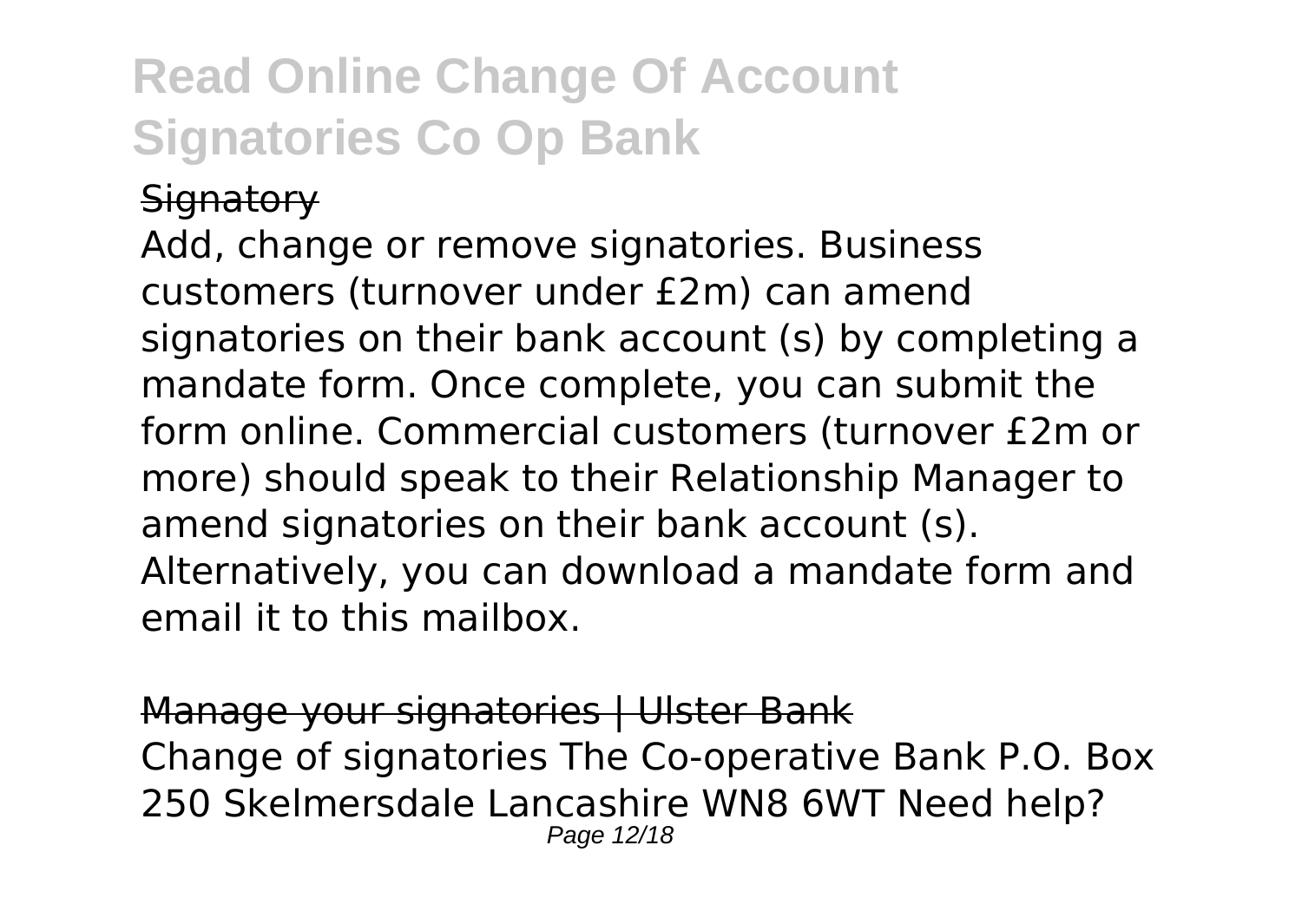Contact a Customer Service Adviser on 03457 55 8000 (option 2, then option 1). Our Opening hours are 8am to 4pm, Monday to Friday. Please note that we may require more information from you once we have received and reviewed this form.

Change of Account Signatories - Woodcraft Folk Add or remove signatories on your business account To download the business account signatory mandate you must be using a Windows or MAC device. Mobile devices running Android or iOS are currently not supported.

age Your Signatories | Business Ban Page 13/18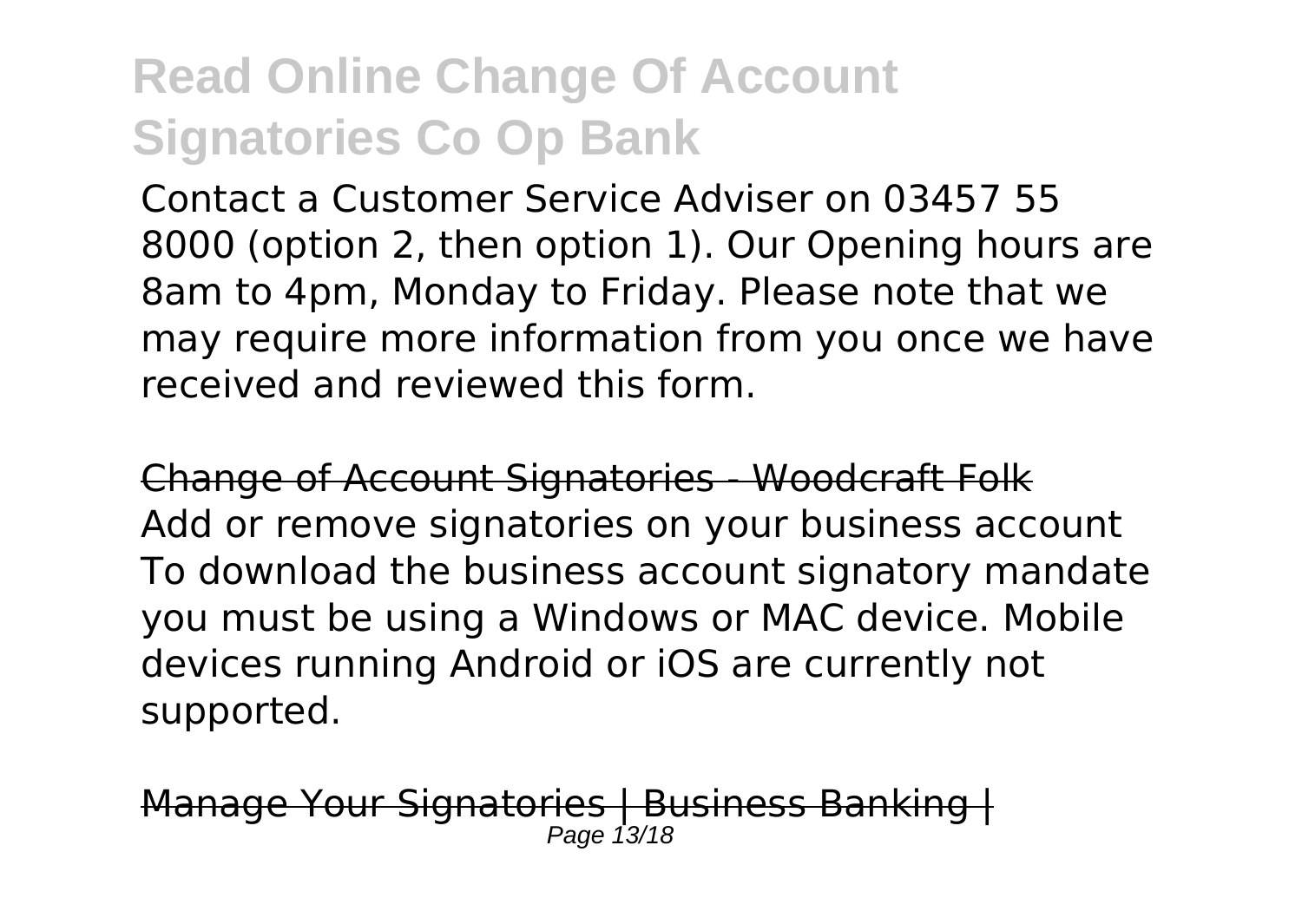#### NatWest ...

Identification is not required for committee members/trustees that are not account operators. If you require us to change the Individuals on any of your accounts, or change your organisation's details, simply complete the relevant sections below. Please ensure all applicable sections are fully completed.

#### Treasurer's Account – Change of details

• Signatories being replaced on the account will automatically be removed from all other banking related services, such as internet or telephone banking, unless you advise us otherwise. • Section 3 of this form must be completed and signed by ALL Page 14/18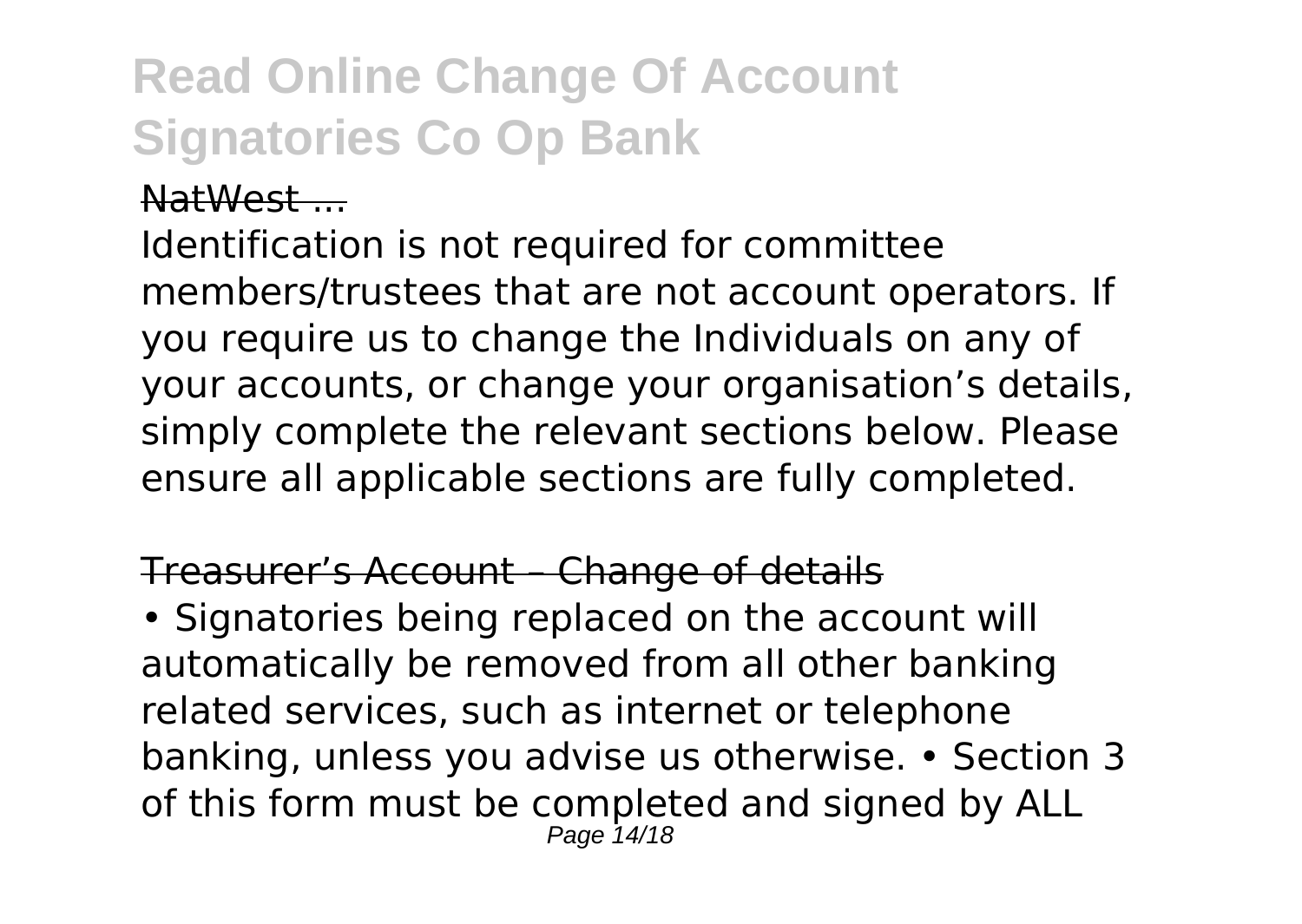new and remaining signatories.

Change of Signatory Application Form - Unity Trust Bank

Change of Signatories Account Details Name of Account Account Numbers (Please list all accounts affected) Individuals being removed from the Account ... by emailing us at investments@bibs.co.uk or writing to us at Bath Building Society, Customer Services Department, 15 Queen Square, Bath

Change of Signatories - Bath Building Society Add or remove individuals and signatories - Add individuals to your bank mandate as either Full Power Page 15/18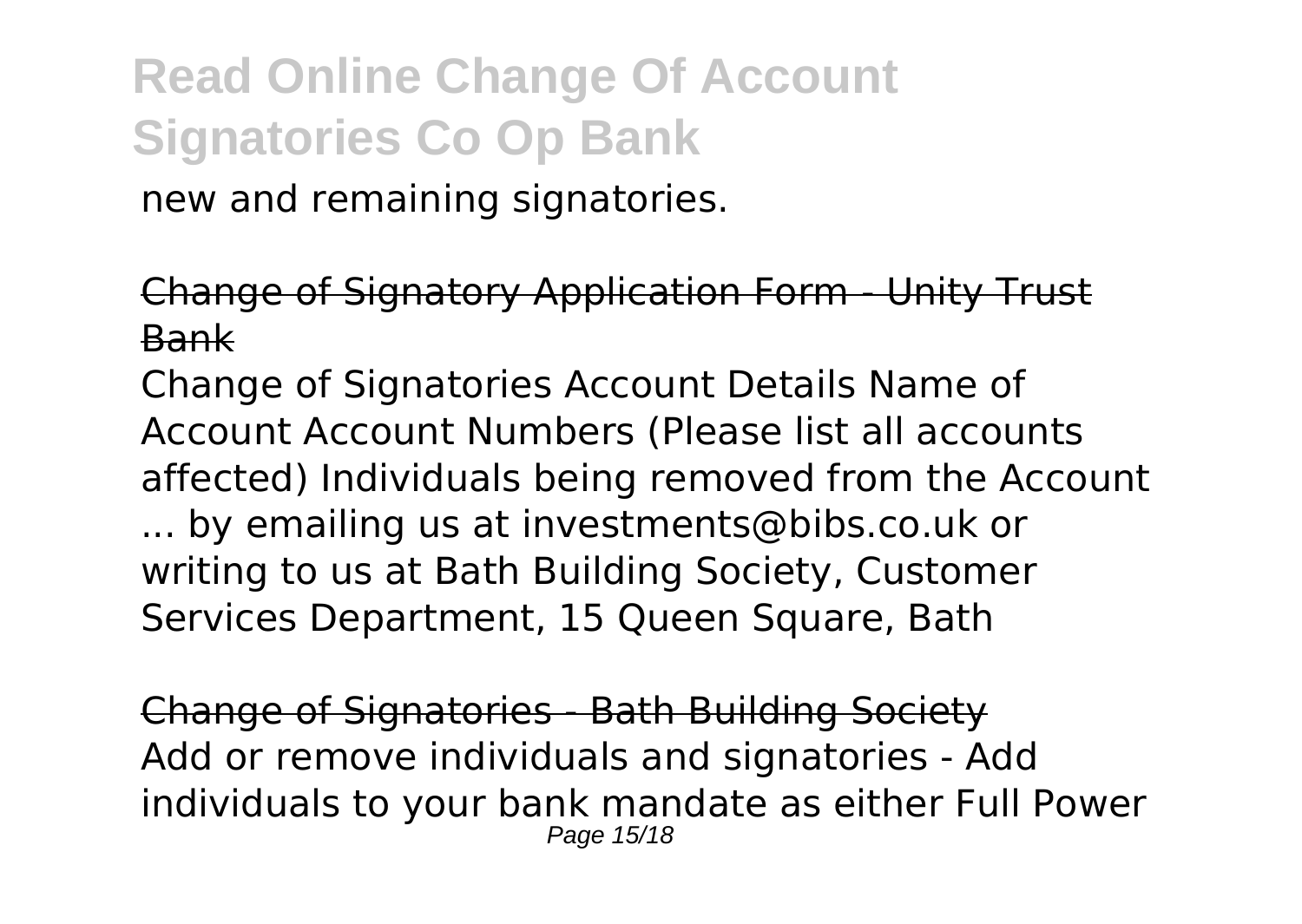signatory (s), Limited Power signatory (s) or as nonsignatory (s). You can also remove signatories and non-signatories from your bank mandate. If you are registered for Internet Banking follow the steps below.

Amend Signatory Access | Business Banking | Ban ...

To change your business name for all business entities: Submit your request in writing. The request must include the following details: Written authorisation from the signatories on the account approving the name change (a one to sign account would require one signature, two-to-sign would require two signatories) Sort Code; Account Numbers Page 16/18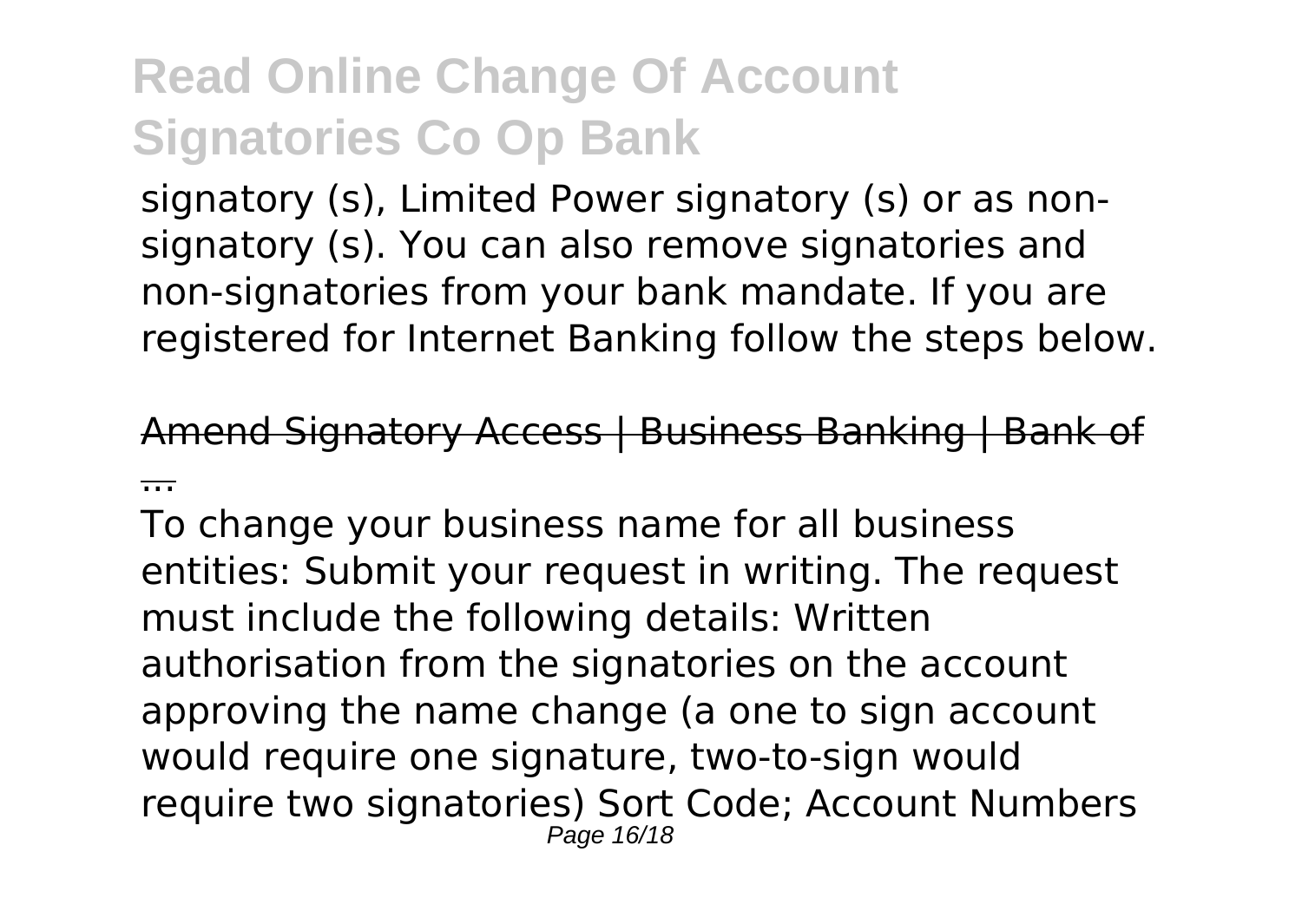Manage your business accounts | NatWest Treasurer's Account – Change of details For clubs, societies and charities Please fill in the form using BLOCK CAPITALS and BLACK INK. Tick any boxes that apply. You may have 3 operators of the account at any one time and their details must be recorded on pages 2, 3 and 4. All committee members/trustees must be recorded on page 5 and 11, 12 ...

Copyright code :